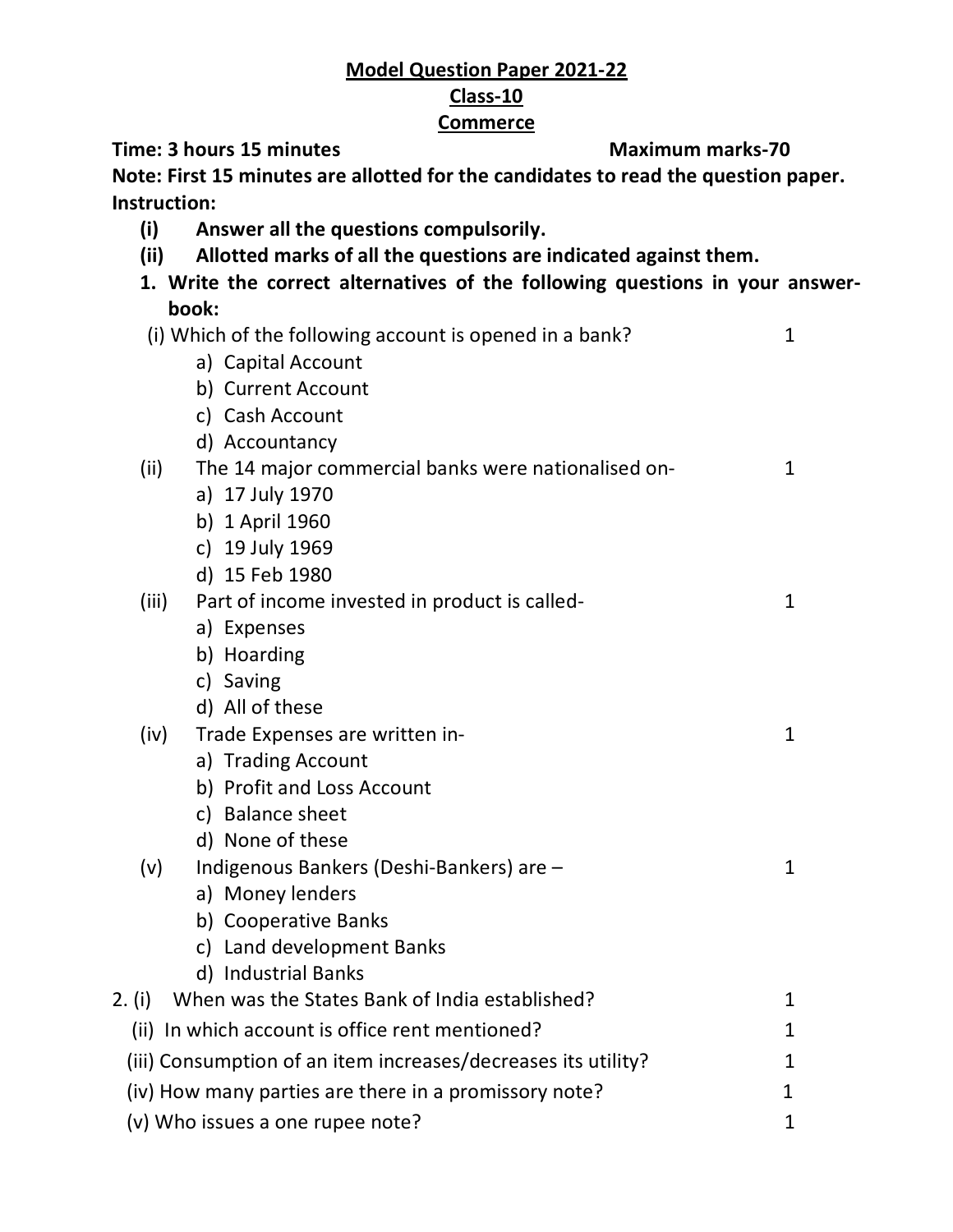| 3.(i) What do you understand by Hoarding?                                   |   |  |
|-----------------------------------------------------------------------------|---|--|
| (ii) Why is a balance sheet made?                                           |   |  |
| (iii) What are the two main functions of the Reserve Bank of India (R.B.I)? | 2 |  |
| (iv) What are the advantages of filing?                                     |   |  |
| (v) Write down any two characteristics of 'retail trading'.                 |   |  |
| (vi) What do you mean by 'Bill of Exchange'?                                |   |  |

4. On 1<sup>st</sup> January, 2016 Ram sold goods worth Rs. 2000 to Rahim and received a bill for the period of two months, which was accepted by Rahim and returned to Ram. The bill was paid on the due date. Pass necessary journal entries in the books of Ram and Rahim. 4

| 5. Differentiate between 'Trading Account' and 'Profit and Loss Account'. |                |  |  |
|---------------------------------------------------------------------------|----------------|--|--|
| 6. A (i) Write the name of any four machine that save time and labour.    | $\overline{2}$ |  |  |
| (ii) What do you understand by 'Proforma Invoice'?                        |                |  |  |
| B. (i) What is 'Wholesale trading'?                                       |                |  |  |
| (ii) What is a 'Quotation'? Who writes it?                                |                |  |  |

7. Prepare a trading account, profit and loss account and balance sheet of the financial year ending on 31 March 2018 on the basis of the given trial balance.

en de la provincia de la provincia de la provincia de la provincia de la provincia de la provincia de la provi

| Particulars          | Amount   | Amount   |
|----------------------|----------|----------|
|                      | Dr.      | Cr.      |
| Capital              |          | 40,000   |
| Creditors            |          | 11,000   |
| Sale                 |          | 74,000   |
| <b>Opening Stock</b> | 11,000   |          |
| Purchase             | 49,700   |          |
| <b>Debtors</b>       | 11,400   |          |
| <b>Building</b>      | 16,500   |          |
| Machinery            | 11,500   |          |
| Furniture            | 11,300   |          |
| Salary               | 5,400    |          |
| <b>Bad Debts</b>     | 2,000    |          |
| <b>Wages</b>         | 3,800    |          |
| <b>Bank balance</b>  | 2,400    |          |
| Total                | 1,25,000 | 1,25,000 |

**Adjustments-** (i) Value of closing stock is Rs. 4000.